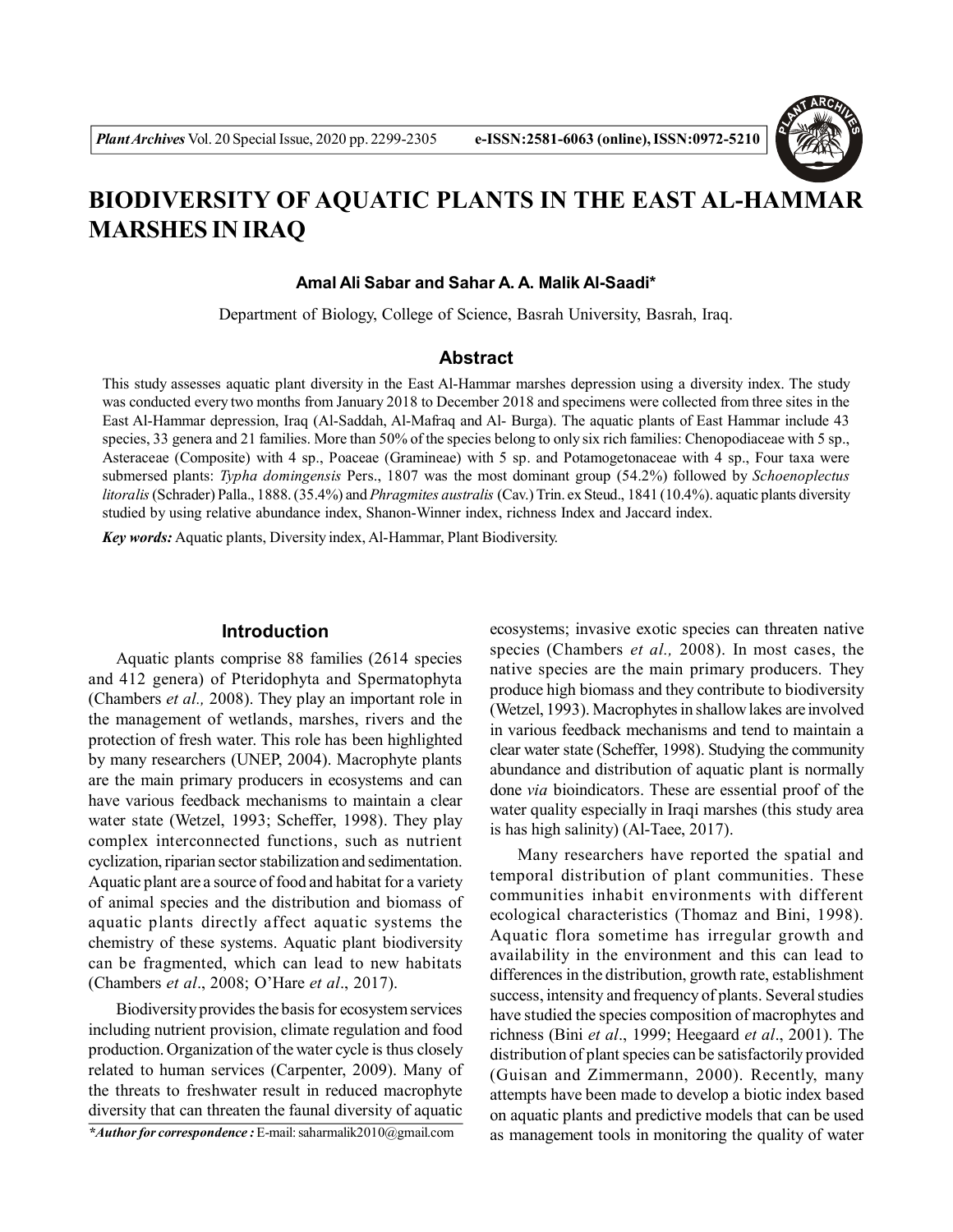bodies (Ciecierska, 2006; Clayton and Edwards, 2006; Beck *et al*., 2010; Søndergaard, 2010).

This study investigated three sites of the East Al-Hammar marshes. The aim of this study is to identify a community of aquatic macrophytes and assess aquatic plants diversity using relative abundance index, Shanon-Winner index, richness Index and Jaccard index.

## **Materials and Methods**

#### **Study Area**

The East Hammer receives its water primarily from Shatt Al-Arab river, which has moderate salinity and high nutrient concentrations, this river is affected by a semidiurnal tide.

## **Sampling collection and diagnosis**

Specimens were collected every two months from three sites (Al-Saddah, Al-Mafraq and Al- Burga) from January 2018 to December 2018. Quadrat methods were used for vegetation analysis and samples were taken in each direction to record the species present and their cover percent. Aquatic plants were collected from the studied sites using a quadrat (1m) and kept in polyethylene and transported to the laboratory for measurements and calculations. Five quadrates (1m) were taken in each area to determine the frequency, abundance, density, cover and biodiversity. Species were photographed,

collected, mounted and deposited in Basrah University Herbarium (BSRA).

The diagnosis of aquatic plants used a laboratory microscope and keys established by Rechinger, (1964), Townsed and Guest, (1966-1985) and Davis, (1982) were used for species identification. Three sites were chosen for the study and mentioned in Map 1, altitude was determined by the Global positioning system GPS (Table 1).

1. Relative abundance index (Ra): This was calculated through the derivative formula proposed by Odum, (1979), for the calculation of relative abundance:

$$
Ra = N/Ns \times 100
$$

N= individuals' total number per taxonomic unit in the specimens.

Ns = individuals' total number in the sample.

2. Present of plants

The present of species inside the sites of community recording as:

$$
Present = \frac{number\ of\ quadrants\ with\ a\ given\ species}{number\ of\ all\ quadrants} \times 100
$$

Where (Rare) less than 20%, (Few) less abundant 21-40%, (Medium) abundant species 41-60%, (Upper medium) dominant species 61-80 % and (High) appearing between 81-100.



**Map 1:** The sites of study in East Al-Hammar Marshes.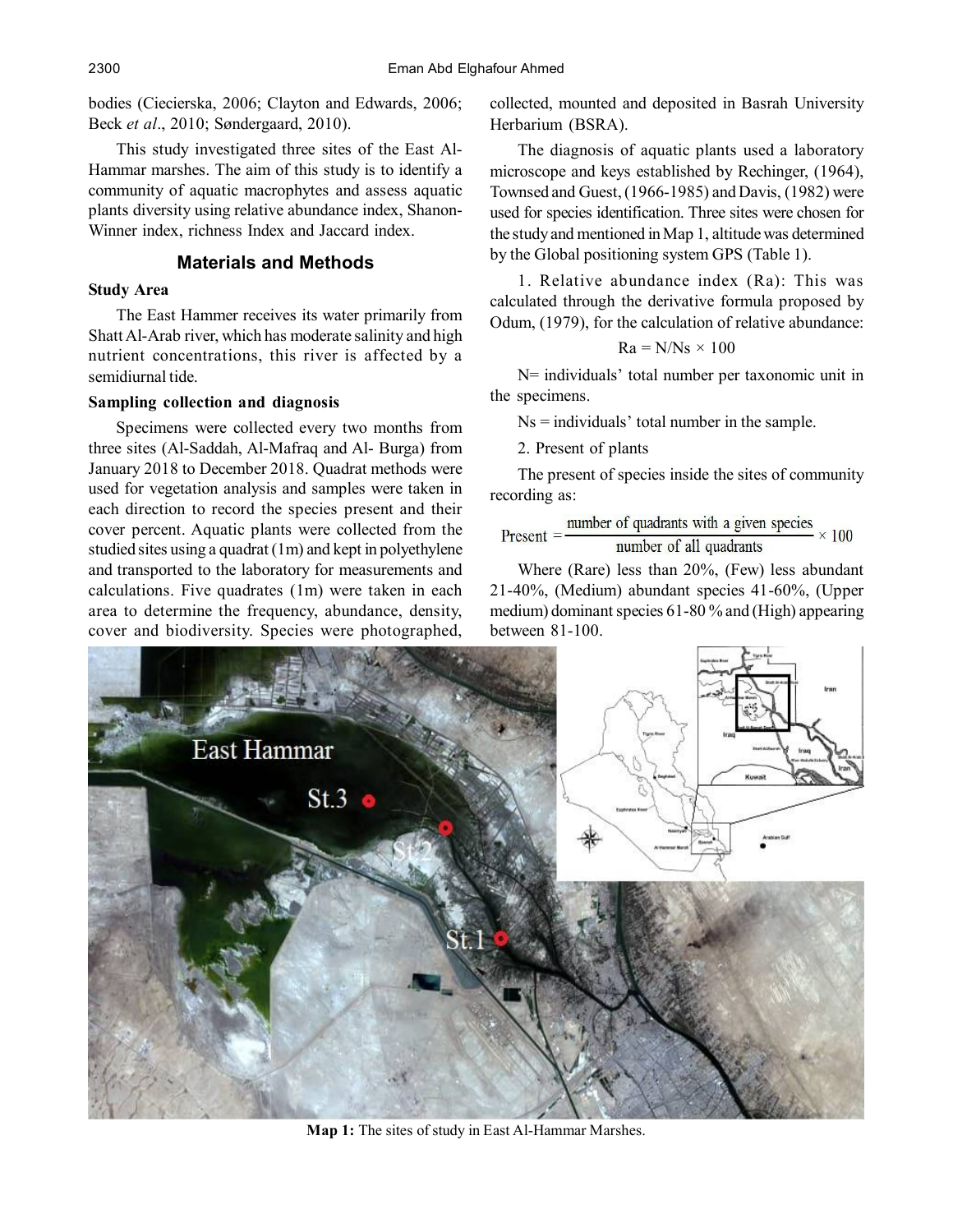**Table 1:** GPS values of study sites.

**Sites**

3. Shannon-Weiner Diversity Index (H):

This was calculated by the formula of Shannon-Weiner, (1949):

$$
H' = -\Sigma \pi \ln \pi
$$

 $H =$  the Shannon diversity index.

|  | Table 2: List of species and ecological groups of aquatic macrophytes found in three stations of the east Al-Hammar. |  |  |  |  |  |  |  |  |
|--|----------------------------------------------------------------------------------------------------------------------|--|--|--|--|--|--|--|--|
|--|----------------------------------------------------------------------------------------------------------------------|--|--|--|--|--|--|--|--|

 **GPS Longitude (East) Latitude (North)**

1 (Al-Saddah) 47°40'. 276" 30°36'. 556" 2 (Al-Mafraq) 47°37'.847" 30°40'.736" 3 (Al- Burga) 47°34'. 955" 30°41'. 067"

| Family                    | <b>Species</b>                     | Morpho-ecology group |  |  |
|---------------------------|------------------------------------|----------------------|--|--|
|                           | Chara vulgaris                     | Submerged rooted     |  |  |
| Characeae- Chlorophyta    | Chara globularis                   | Submerged rooted     |  |  |
| Asclepidaceae-Angiosperms | Cynanchum acutum                   | Emergent             |  |  |
|                           | Aster squamatus                    | Emergent             |  |  |
|                           | Aster tripolium                    | Emergent             |  |  |
| Asteraceae                | Pluchae tomentous                  | Emergent             |  |  |
|                           | Senecio glaucus                    | Emergent             |  |  |
| Capparaceae               | Capparis spinosa                   | Emergent             |  |  |
| Ceratophyllaceae          | Ceratophyllum demersum             | Free submerged       |  |  |
|                           | Chenopodium murale                 | Emergent             |  |  |
|                           | Salicornia perennans               | Emergent             |  |  |
| Chenopodiaceae            | Suaeda aegptaica                   | Emergent             |  |  |
|                           | Suaeda vermiculata                 | Emergent             |  |  |
|                           | Halocnemum strobilaceum            | Emergent             |  |  |
| Convolvulaceae            | Cressa cretica                     | Emergent             |  |  |
|                           | Cyperus laevigatus var. distachyos | Emergent/Amphibious  |  |  |
|                           | C. malaccens                       | Emergent/Amphibious  |  |  |
| Cyperaceae                | C. rotundus                        | Emergent/Amphibious  |  |  |
|                           | Schoenoplectus litoralis           | Emergent/Amphibious  |  |  |
|                           | Schoenoplectus mucronatus          | Emergent/Amphibious  |  |  |
|                           | Myriophyllum spicatum              | Submerged rooted     |  |  |
| Haloragaceae              | Myiophyllum verticelatum           | Submerged rooted     |  |  |
| Juncaceae                 | Juncus rigidus                     | Emergent             |  |  |
| Leguminosae               | Alhagi graecorum                   | Emergent             |  |  |
| Malvaceae                 | Malva parviflora                   | Emergent             |  |  |
|                           | Najas marina                       | Submerged rooted     |  |  |
| Najadaceae                | Najas minor                        | Submerged rooted     |  |  |
|                           | Aeluropus lagopoides               | Emergent/Amphibious  |  |  |
|                           | Arundo donax                       | Emergent/Amphibious  |  |  |
| Poaceae                   | Diplachne fusca                    | Emergent/Amphibious  |  |  |
|                           | Panicum repans                     | Emergent/Amphibious  |  |  |
|                           | Phragmites australis               | Emergent/Amphibious  |  |  |
|                           | Polypogon monspeliensis            | Emergent/Amphibious  |  |  |
|                           | Potamogeton crispus                | Submerged rooted     |  |  |
| Potamogetonaceae          | Potamogeton pectinatus             | Submerged rooted     |  |  |
|                           | Potamogeton perfoliatus            | Submerged rooted     |  |  |
|                           | Potamogeton× coopori               | Submerged rooted     |  |  |
| Ruppiaceae                | Ruppia maritima                    | Submerged rooted     |  |  |
| Scrophulariaceae          | Bacopa monniera                    | Emergent/Amphibious  |  |  |
| Tamarixaceae              | Tamarix ramosissima                | Emergent             |  |  |
| Typhaceae                 | Typha domingensis                  | Emergent/Amphibious  |  |  |
| Verbenaceae               | Phylla nodiflora                   | Emergent/Amphibious  |  |  |
| Zannichelliaceae          | Zannichellia palustris             | Submerged rooted     |  |  |
| Number of species         | 43                                 |                      |  |  |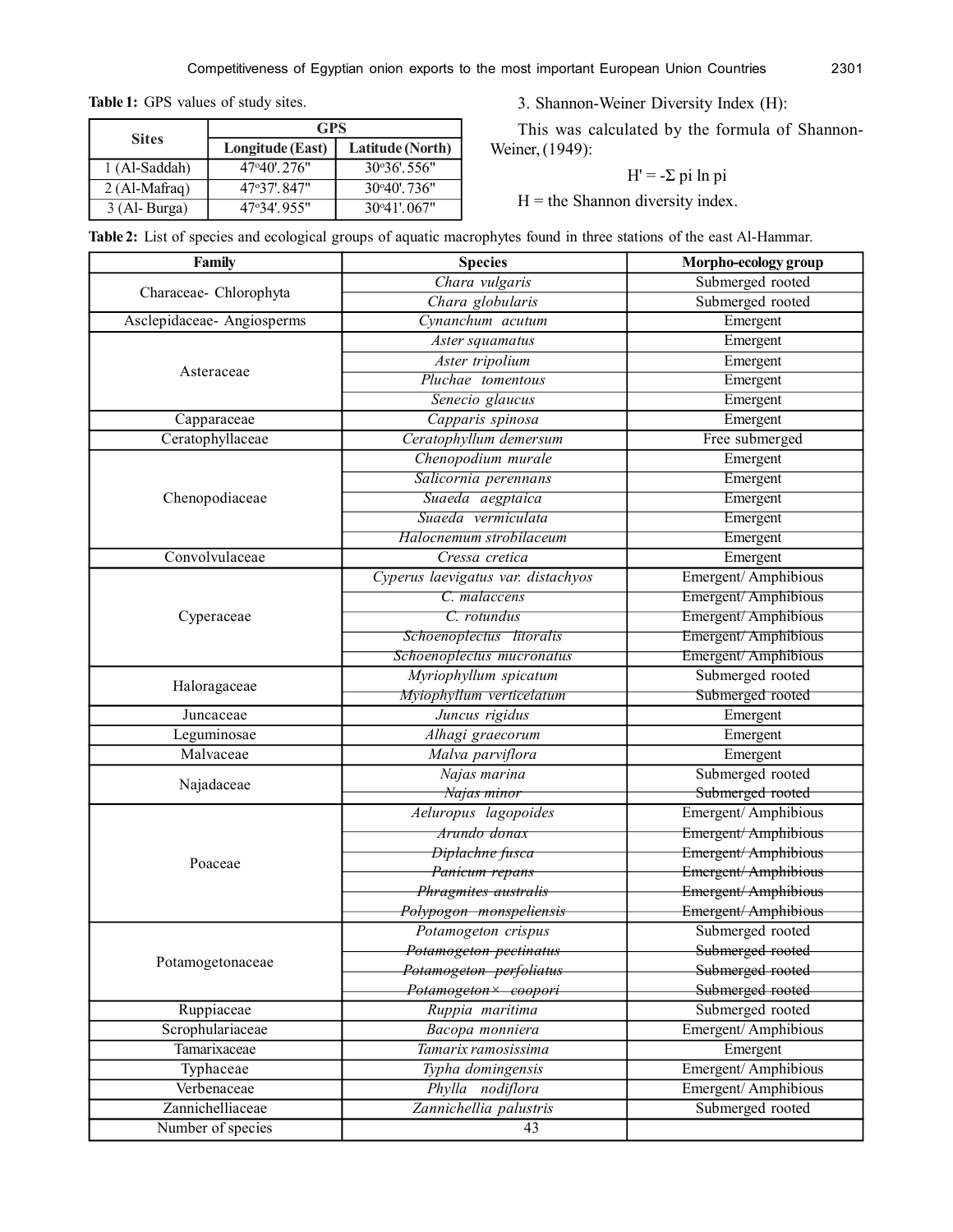Pi=Percentage of species (i) in total number of individuals of all species (N).

4. Margalef Richness Index:

The degree of species richness was calculated from the Margalef (1969) as follows:

 $D = S-1 / lnN$ 



**Fig. 1:** The percentage of macrophytes in East Al-Hammar marshes during the study period.



**Fig. 2:** The percentage of number of macrophytes in East Al-Hammar marsh during the study period.



**Fig. 3:** Monthly changes in the values of the Shannon-Weiner directory of study sites.

- $D =$  Species Richness index
- $S =$  number of species
- $N =$  total number of species
- 5. Jaccard Similarity Index

The Jaccard measure is used to compare differences between study stations:

$$
Ss\% = a / a + b + c \times 100
$$

Statistical analysis: Species diversity of aquatic plant of the three sites of the east Al-Hammar marshes was determined through biological indicators. The statistical analysis was performed with complete random design (CRD) with two- way ANOVA, the means of all data were separated by a least significant difference (LSD) test at 0.05 level.

## **Results and discussion**

Table 2, shows the distribution of species at each site for 43 macrophyte species. *Phragmites australis, Schoenoplectus litoralis, Juncus rigidis, Typha domingensis, Panicum repans and Bacopa monniera* was found in all sites.

The aquatic plants of east Hammar include 43 species, 33 genera and 21 families (Table 2). More than 50% of



**Fig. 4:** Monthly changes in the values of the Simpson diversity index of study sites.



**Fig. 5:** Monthly changes in the values of the Margalef richness index of study sites.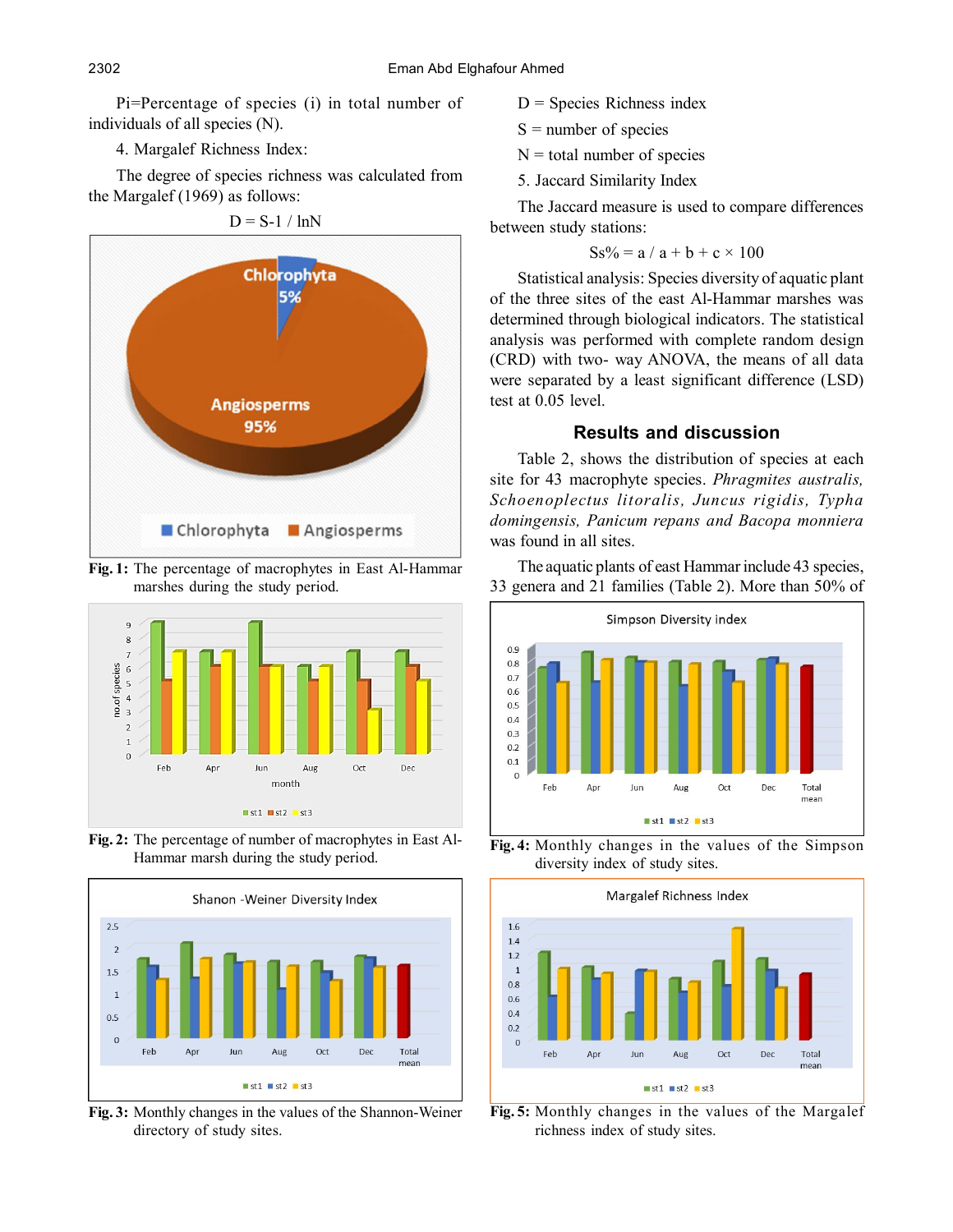| <b>Species</b>              | st 1     | st2   | st3      | mean  |
|-----------------------------|----------|-------|----------|-------|
| <b>Phragmites australis</b> | 19.29    | 12.89 | 13.39    | 15.19 |
| <b>Panicum repens</b>       | 3.52     | 7.77  | 6.92     | 6.07  |
| Polypogon monospeliensis    | 0        | 0.31  | 0        | 0.10  |
| Typha domingensis           | 10.1     | 35.22 | 26.75    | 24.02 |
| Juncus rigidus              | 9.51     | 8.69  | 1.52     | 6.57  |
| Cyperus laevigatus          | 5.34     | 4.72  | 0        | 3.35  |
| C. malaccensis              | 13.53    | 0     | 0        | 4.51  |
| C. rotundus                 | 1.05     | 0     | 0        | 0.35  |
| Schoenoplectus litoralis    | 18.33    | 11.71 | 23.78    | 17.94 |
| Schoenoplectus mucronatus   | 1.69     | 0     | 0        | 0.56  |
| Bacopa monnieri             | 10.92    | 18.66 | 0.53     | 10.03 |
| Potamogeton perfoliatus     | 5.81     | 0     | 0        | 1.93  |
| P. crispus                  | 0.91     | 0     | $\theta$ | 0.30  |
| Najas marina                | $\theta$ | 0     | 2.95     | 0.98  |
| Ceratophyllum demersum      | $\theta$ | 0     | 7.81     | 2.60  |
| Myriophyllum spicatum       | $\theta$ | 0     | 9.285    | 3.09  |
| Myriophyllum verticillatum  | $\theta$ | 0     | 0.53     | 0.17  |
| Chara vulgaris              | 0        | 0     | 6.57     | 2.19  |

**Table 3:** Relative abundance of study sites.

the species belong to only six rich families: Chenopodiaceae with 5 sp., Asteraceae (Composite) with 4 sp., Poaceae (Gramineae) with 5 sp. and Potamogetonaceae with 4 sp. These families represent the biggest and most common families in Iraq as well as in the south west Asia. On the other hand, Asteraceae and Poaceae constitute the main alien plant species in this area similar to Egypt as reported by Abd El-Ghani and Abdel Khalik, (2006).

Aquatic plants varied between the three study sites and the results of the study showed the abundance of *Typha domingensis*, *Phragmites australis* and *Schoenoplectus litoralis* species (Table 3).

Angiosperms were the most abundant group with 40 taxa (95 %) and 2 taxa of Chlorophyta (5 %) (Fig. 1). The results showed that the number of species of aquatic plants in the October 2018 reached about 3 species at site (3). A higher number of species were recorded in February and June 2018 with 9 species in site (1) (Fig. 2).

There was a predominance of emergent or



**Fig. 6:** Similarity index by Jaccard.

**Table 4:** Similarity index by Jaccard of station.

| <b>Station</b> | St1   | St2                      | St3                      |
|----------------|-------|--------------------------|--------------------------|
| St1            | 100   | $\overline{\phantom{0}}$ | $\overline{\phantom{0}}$ |
| St2            | 45.83 | 100                      | $\overline{\phantom{0}}$ |
| 513            | 53.85 | 65.30                    |                          |

amphibious species in all stations. These comprised 52.38% of the species. Studies have shown a similar pattern of colonization and diversity of macrophytes in the wetlands of Al-Hammar, with a predominance of emergent and amphibious species (Rolon *et al*., 2004, 2008; Maltchik *et al*., 2007).

Several studies have shown that the increase in angiosperm plants community and their seasonal variation could come from a trophic state. This can increase the salinity, temperature and light conditions. This influences the development and colonization of aquatic macrophytes (Wetzel, 1990; Scheffer, 1998; Thomaz and Bini, 1998; Hampton and Gilbert, 2001; Kocic *et al*., 2008). Albertoni and Palma-Silva, (2012) showed that the different limnological characteristics of each environment appear to influence the success of the species.

The relative abundance index of aquatic plants in our study showed that *Phragmites australis, Schoenoplectus litoralis* and *Cyprus malaccensis* were the most prevalent (19.29, 18.33 and 13.53%, respectively) at site (1). In site (2) *Typha domingensis* was the most common 35.22%, followed by *Bacopa monniera* 18.66% and *Phragmites australis* 12.89%. Site (3) recorded *Typha domingensis* 26.75%, *Schoenoplectus litoralis* 23.78%, *Phragmites australis* 13.39% and *Myriophyllum spicatum* 9.285% (Table 3).

Plant biodiversity was also studied according to the Shannon-Weiner index (Fig. 3). The highest value of biodiversity was in station 1 in April and the lowest value was in station 2 in August. This means that the plant biodiversity in the east Al-Hammar marsh for 2018 was rich. However, the Simpson diversity index had highest value of biodiversity in April in station 1 with the lowest value in August for station 2 (Fig. 4).

The Shannon-Wiener diversity index of aquatic plants ranged between 1.22-2.22. Thus, the water quality of the Al-Hammar marshes is of low to moderate diversity, most of the salt and contaminated water have little diversity (Goel, 2008). In some previous studies of Iraqi marshes, Al- Saffar, (2006) recorded diversity with a range of zero to 2.083 in the Abu Zirig Marsh. The results showed that the minimum H index (1.28) was recorded in August 2018 at site (2). The highest H index (2.24) was recorded in April 2018 at site (1) (Fig. 2).

The Margalef Richness Index value was lowest (0.4)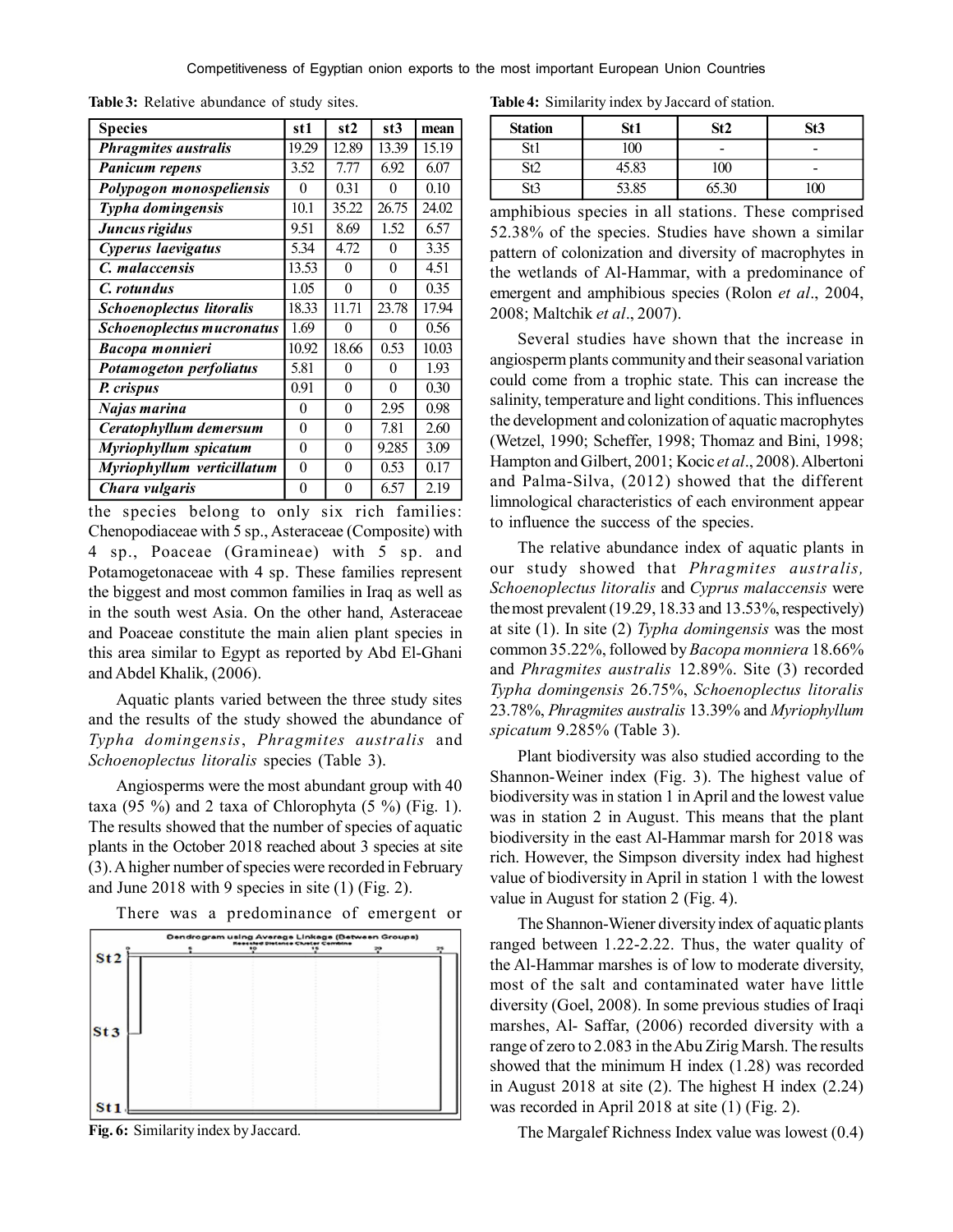| Family           | <b>Species</b>                | Al-Saddh       | Mafraq   Burga     |                              |
|------------------|-------------------------------|----------------|--------------------|------------------------------|
| Asclepidaceae    | Cynanchum acutum              |                |                    |                              |
|                  | Aster squamatus               | $\overline{+}$ |                    |                              |
|                  | Aster tripolium               | $^{+}$         |                    |                              |
| Asteraceae       | Pluchae tomentous             | $^{+}$         |                    |                              |
|                  | Senecio glaucus               | $^{+}$         |                    |                              |
| Capparidaceae    | Capparis spinosa              | $\ddot{}$      |                    |                              |
| Ceratophyllaceae | Ceratophyllum demersum        | $^{+}$         |                    | $^{+}$                       |
|                  | Chara vulgaris                | $\overline{+}$ |                    | -                            |
|                  | Chara globularis              | $^{+}$         |                    | $\blacksquare$               |
|                  | Chenopodium murale            | $^{+}$         |                    | $\qquad \qquad \blacksquare$ |
| Characeae        | Salicornia perennans          | $^{+}$         |                    | $\overline{\phantom{0}}$     |
|                  | Suaeda aegyptaica             | $^{+}$         | $^{+}$             |                              |
|                  | Suaeda vermiculata            | $^{+}$         | $^{+}$             |                              |
|                  | Halocnemum strobilaceum       |                | $^{+}$             |                              |
|                  | Cressa cretica                |                | $+$                |                              |
|                  | C. laevigatus var. distachyos | $^{+}$         | $+$                | $+$                          |
|                  | C. malaccensis                | $^{+}$         |                    | $\blacksquare$               |
| Convolvulaceae   | C. rotundus                   | $^{+}$         |                    |                              |
|                  | Schoenoplectus litoralis      | $^{+}$         | $^{+}$             | $^{+}$                       |
|                  | Schoenoplectus mucronatus     | $^{+}$         |                    |                              |
| Fabaceae         | Alhagi graecorum              | $^{+}$         | $+$                |                              |
| Haloragaceae     | Myriophyllum spicatum         | $\overline{a}$ |                    | $+$                          |
|                  | Myiophyllum verticelatum      |                |                    | $^{+}$                       |
| Juncaceae        | Juncus rigidus                | $\overline{+}$ | $+$                | $\overline{\phantom{0}}$     |
| Malvaceae        | Malva parviflora              | $^{+}$         | $^{+}$             | $\overline{\phantom{0}}$     |
|                  | Najas marina                  | $^{+}$         |                    | $+$                          |
| Najadaceae       | Najas minor                   |                |                    | $^{+}$                       |
|                  | Aeluropus lagopoides          | $^{+}$         |                    |                              |
|                  | Arundo donax                  | $^{+}$         | $^+$               |                              |
|                  | Diplachne fusca               | $^{+}$         |                    |                              |
| Poaceae          | Panicum repans                | $^{+}$         | $^{+}$             | $^{+}$                       |
|                  | Phragmites australis          | $^{+}$         | $\hspace{0.1mm} +$ | $^{+}$                       |
|                  | Polypogon monspeliensis       | -              | $^{+}$             |                              |
|                  | Potamogeton crispus           | $^{+}$         |                    |                              |
|                  | Potamogeton pectinatus        | $^{+}$         |                    |                              |
| Potamogetonaceae | Potamogeton perfoliatus       | $^{+}$         |                    |                              |
|                  | Potamogeton × cooperi         | $^{+}$         |                    |                              |
| Ruppiaceae       | Ruppia maritima               |                |                    | $\overline{\phantom{0}}$     |
| Scrophulariaceae | Bacopa monnieria              | $^{+}$         | $^{+}$             | $^{+}$                       |
| Tamaraxaceae     | T. ramosissima                | $^{+}$         | $^{+}$             |                              |
| Typhaceae        | Typha domingensis             | $+$            | $^{+}$             | $^{+}$                       |
| Verbenaceae      | Phylla nodiflora              | $^{+}$         |                    |                              |
| Zannichelliaceae | Zannichellia palustris        |                |                    | $\ddot{}$                    |

**Table 5:** Species present during 2018 in East Al-Hammar.

in June  $2018$  at site  $(1)$ . the highest value  $(1.53)$  was recorded in October 2018 at site (3) (Fig. 5). The high D index values seen in October may be due to the species richness at high density. There is diversity of floating and emerged plants in wetlands that have long wetting periods during the growth season (Nelson and Butler, 1987).

There are long periods of humidification that can lead to a diversity of floating plants. The density and diversity of aquatic plants and high values indicate that this area is suitable for the development and success of definite species (Badsi *et al*., 2010).

The variation in the degree of similarity between regions explains the effect of the global environmental and climate factors and changes on diversity (Barrio *et al*., 2014). The results show a variation in the similarities between the three study stations. The highest similarity was 65.30 between the second and third stations. This might be because of the proximity of the two plants and the spread of some species between the two stations. The lowest similarity was 45.83 and the observation between the first and second stations may be attributed to the different types and different environmental factors on the study sites (Table 4). According Jaccard index our results showed that the station divided into two groups, one included station (1) and the second group include stations 2 and 3 (Fig. 6). Species present from January 2018 to December 2018 in East Al-Hammar reported in (Table 5).

# **Conclusion**

 This study evaluated plant number and diversity over time. Angiosperms were the most abundant group of aquatic plants. The species density varied as a function of species and time. *Typha domingensis* was the most dominant group, *Schoenoplectus litoralis* and *Phragmites australis* had the highest density among all aquatic plants in east al-Hammar marshes. The Al-Hammar depression had a moderate diversity in April, March, February and January according to the Shannon-Wiener diversity index.

# **References**

- Abd El-Ghani, M.M. and K.N. Abdel-Khalik (2006). "Floristic diversity and phytogeography of Gebel Elba National Park, southeast Egypt", *Turkish J. of Botany.*, **30(2):** 121-136.
- Albertoni, E.F. and C. Palma-Silva (2012). Aquatic macrophytes as indicators of water quality in subtropical shallow lakes,